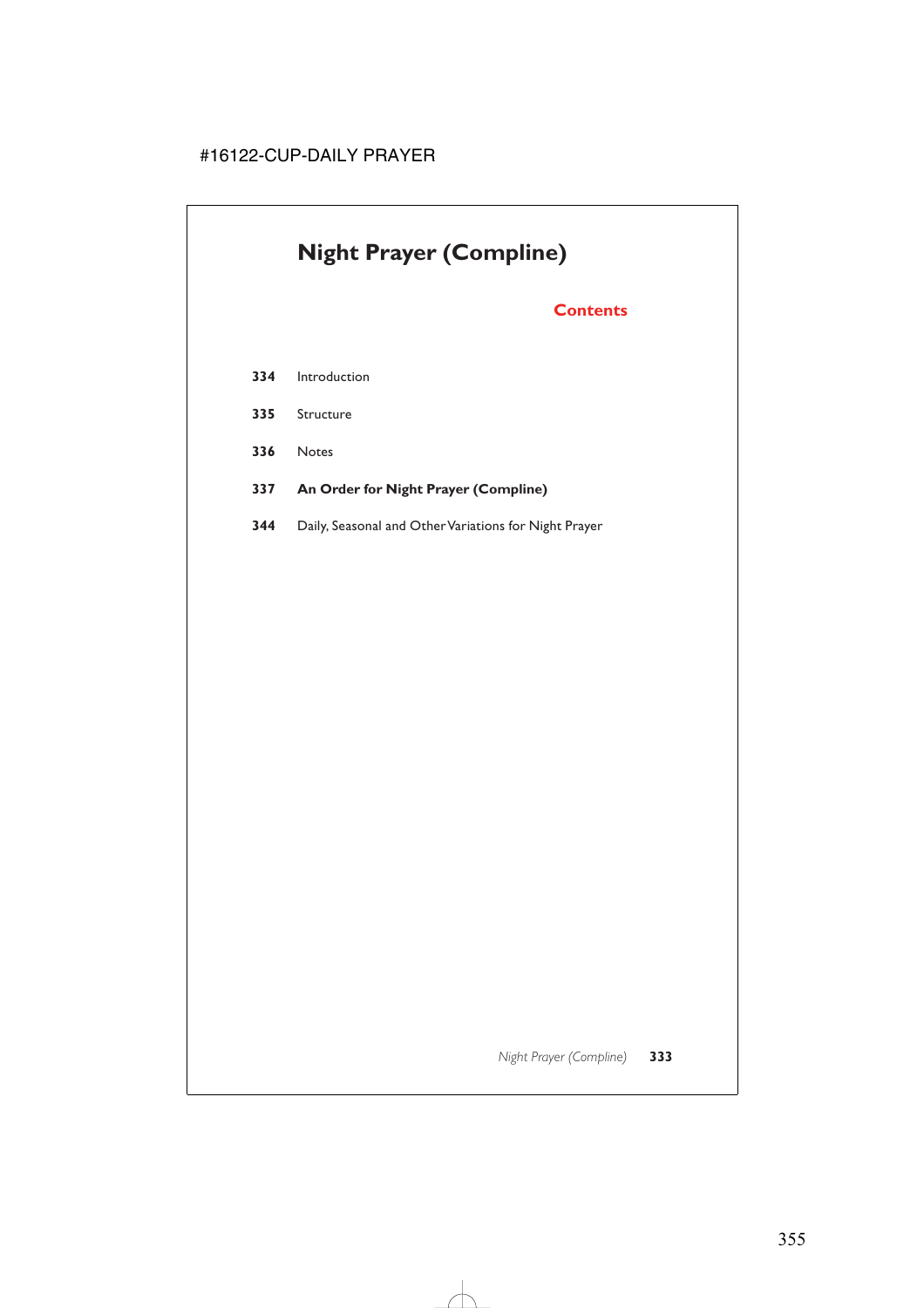# **An Order for Night Prayer (Compline)**

# *¶ Introduction*

The ancient office of Compline derives its name from a Latin word meaning 'completion' *(completorium)*. It is above all a service of quietness and reflection before rest at the end of the day. It is most effective when the ending is indeed an ending, without additions, conversation or noise. If there is an address, or business to be done, it should come first. If the service is in church, those present depart in silence; if at home, they go quietly to bed.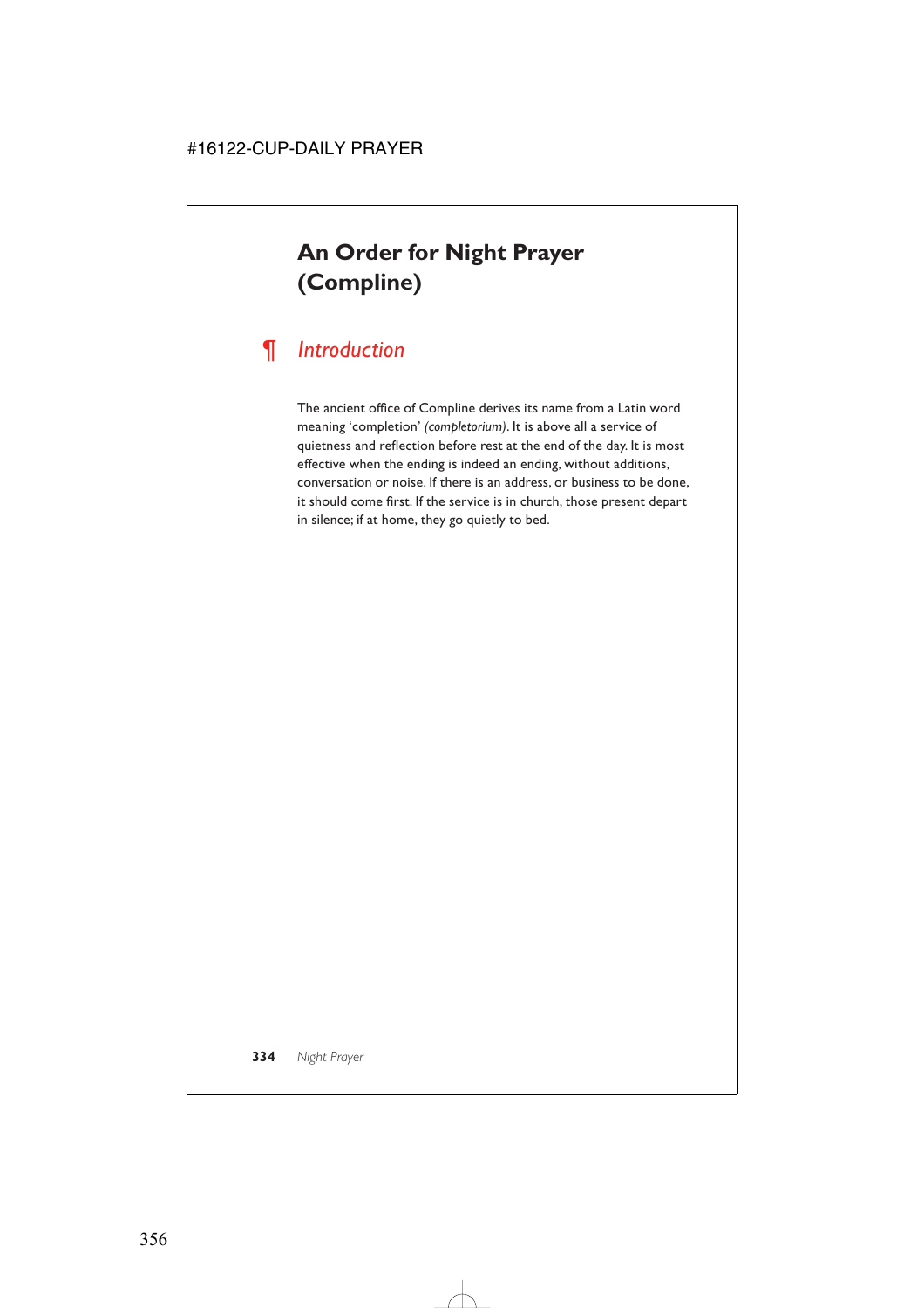# **Night Prayer (Compline)**

# *Structure*

## *Preparation*

The minister **asks a blessing** on the life of all God's holy people.

**Authorized Prayers of Penitence** may be used.

A **hymn** may be sung.

## *The Word of God*

#### This includes

- ¶ **psalmody**
- ¶ a **short reading from Holy Scripture**
- ¶ a **responsory**, committing oneself into the hands of God
- ¶ the **Gospel Canticle**: *Nunc dimittis*

## *Prayers*

**Intercessions and thanksgivings** may be offered.

**The Collect** is said.

**The Lord's Prayer** may be said.

## *The Conclusion*

The service concludes with

- ¶ **a calling on God for protection** through the coming night
- ¶ a simple **blessing**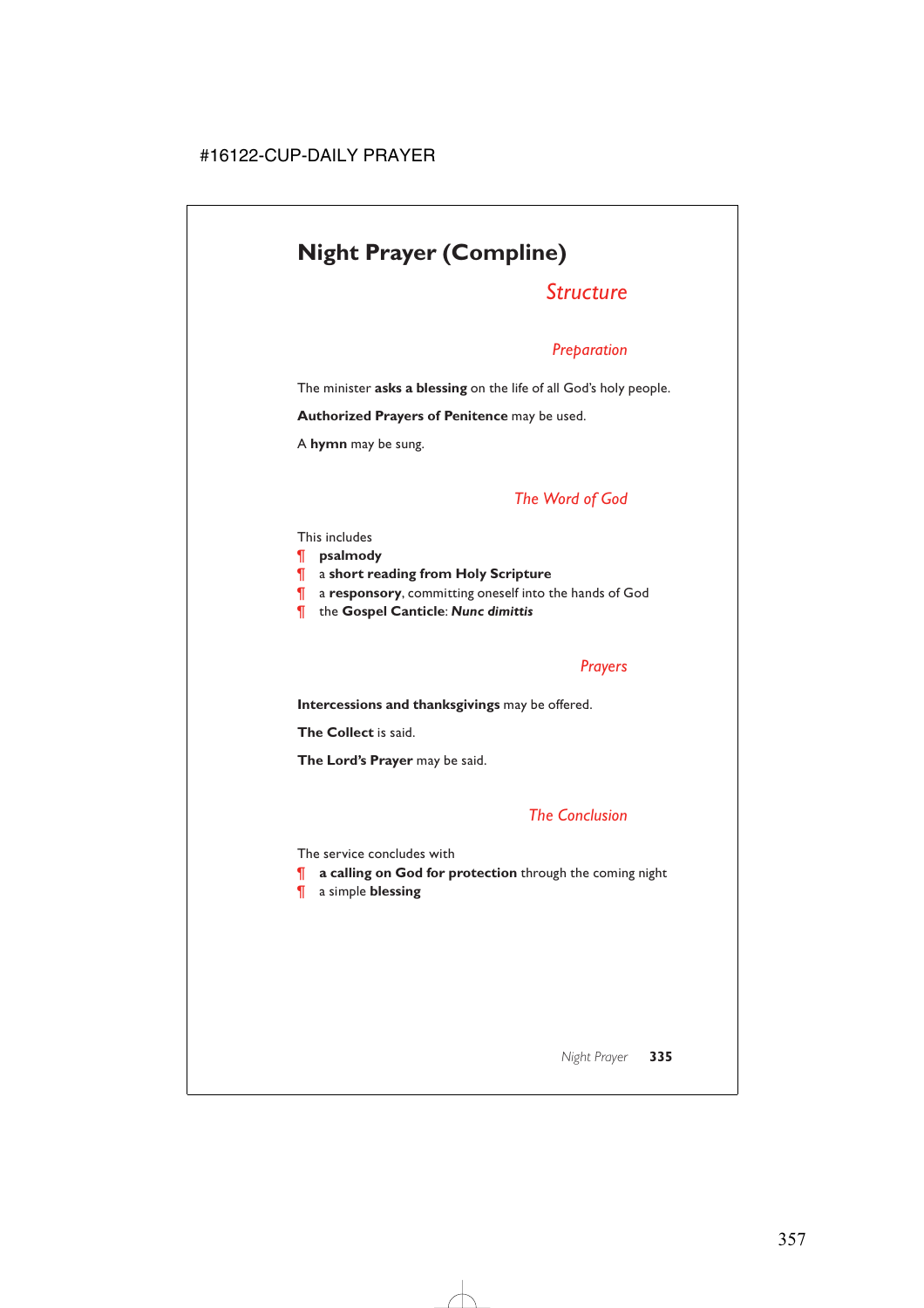

#### **1 Daily, Seasonal and Other Variations**

The Order for Night Prayer that follows may be used on any day throughout the year. Alternatively, the psalm, Scripture reading and Collect may be varied daily; and the hymn, the Scripture reading, the refrain to the Gospel Canticle, the Collect and the blessing may change seasonally and on Holy Days. Texts for daily and seasonal variation and for use on Holy Days are provided on pages 344–357.

#### **2 Gospel Reading**

On suitable occasions, particularly Saturday night and before other festivals, the Gospel for the following day may be read before Night Prayer or in place of the set reading.

#### **3 Thanksgiving**

Reflection on the past day may lead into thanksgiving in addition to penitence. In such case one of the Prayers of Thanksgiving from the seasonal forms of Morning and Evening Prayer (pages 198–302) or the Prayer of Thanksgiving on page 40 of *Common Worship: Services and Prayers for the Church of England* may be used.

#### **4 Penitence**

When the confession is used, it may be replaced by another act of penitence. However, all that precedes 'O God, make speed to save us' may be omitted; this is particularly appropriate if Holy Communion has been celebrated in the evening.

#### **5 Alleluia**

The Alleluias included in the Easter form of the Responsory are for use from Easter Day until the Day of Pentecost, not at other times. The Alleluia following the opening versicles and responses is always used, except in Lent.

#### **6 Conclusion**

The response in square brackets [ ] is normally used only if Holy Communion is to be celebrated the following morning.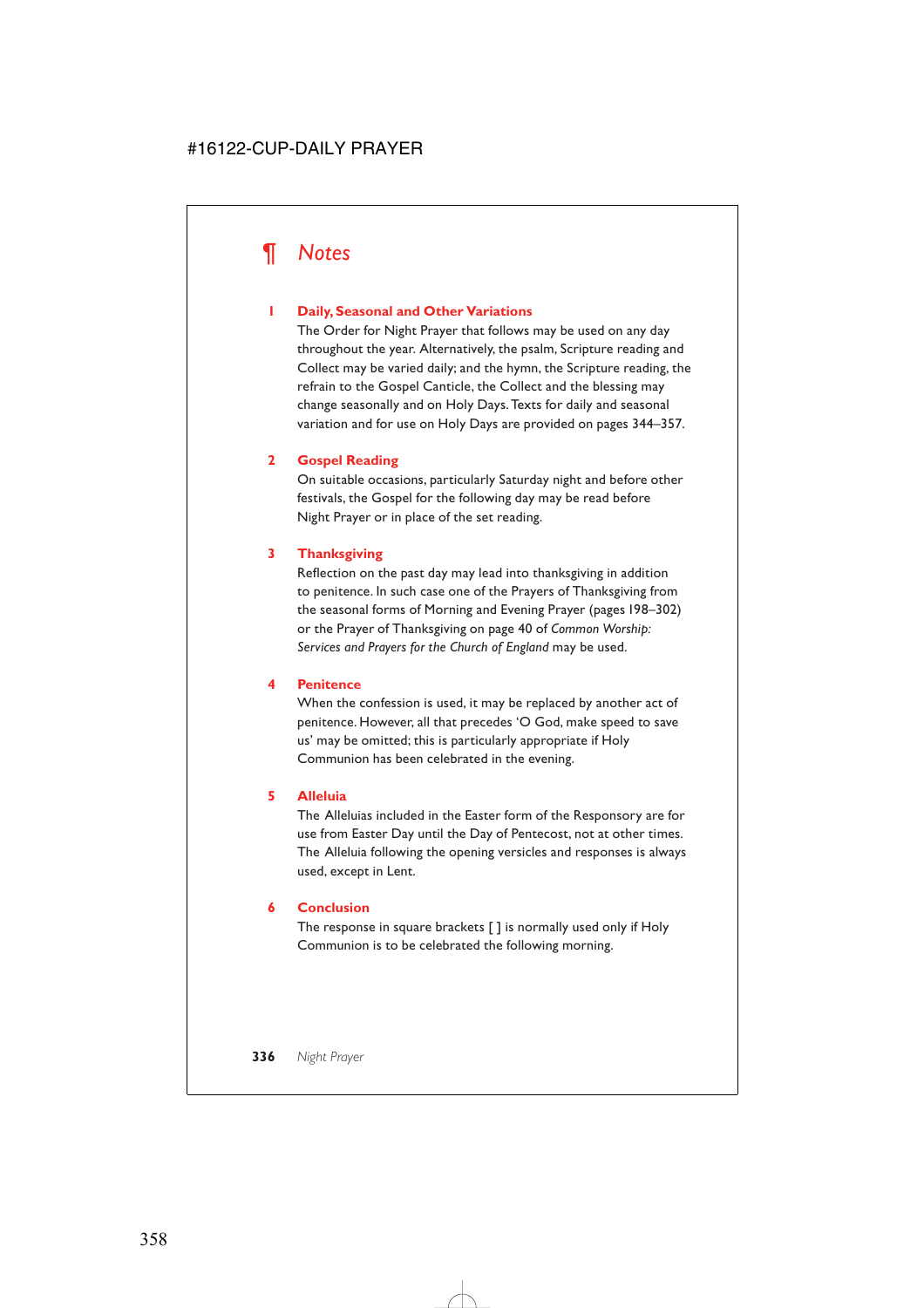# **An Order for Night Prayer (Compline)**

**Preparation**

The Lord almighty grant us a quiet night and a perfect end.

*All* **Amen.**

Our help is in the name of the Lord

*All* **who made heaven and earth.**

*A period of silence for reflection on the past day may follow.*

*The following or other suitable words of penitence may be used*

*All* **Most merciful God, we confess to you, before the whole company of heaven and one another, that we have sinned in thought, word and deed and in what we have failed to do. Forgive us our sins, heal us by your Spirit and raise us to new life in Christ. Amen.**

O God, make speed to save us.

- *All* **O Lord, make haste to help us.**
- *All* **Glory to the Father and to the Son and to the Holy Spirit; as it was in the beginning is now and shall be for ever. Amen. Alleluia.**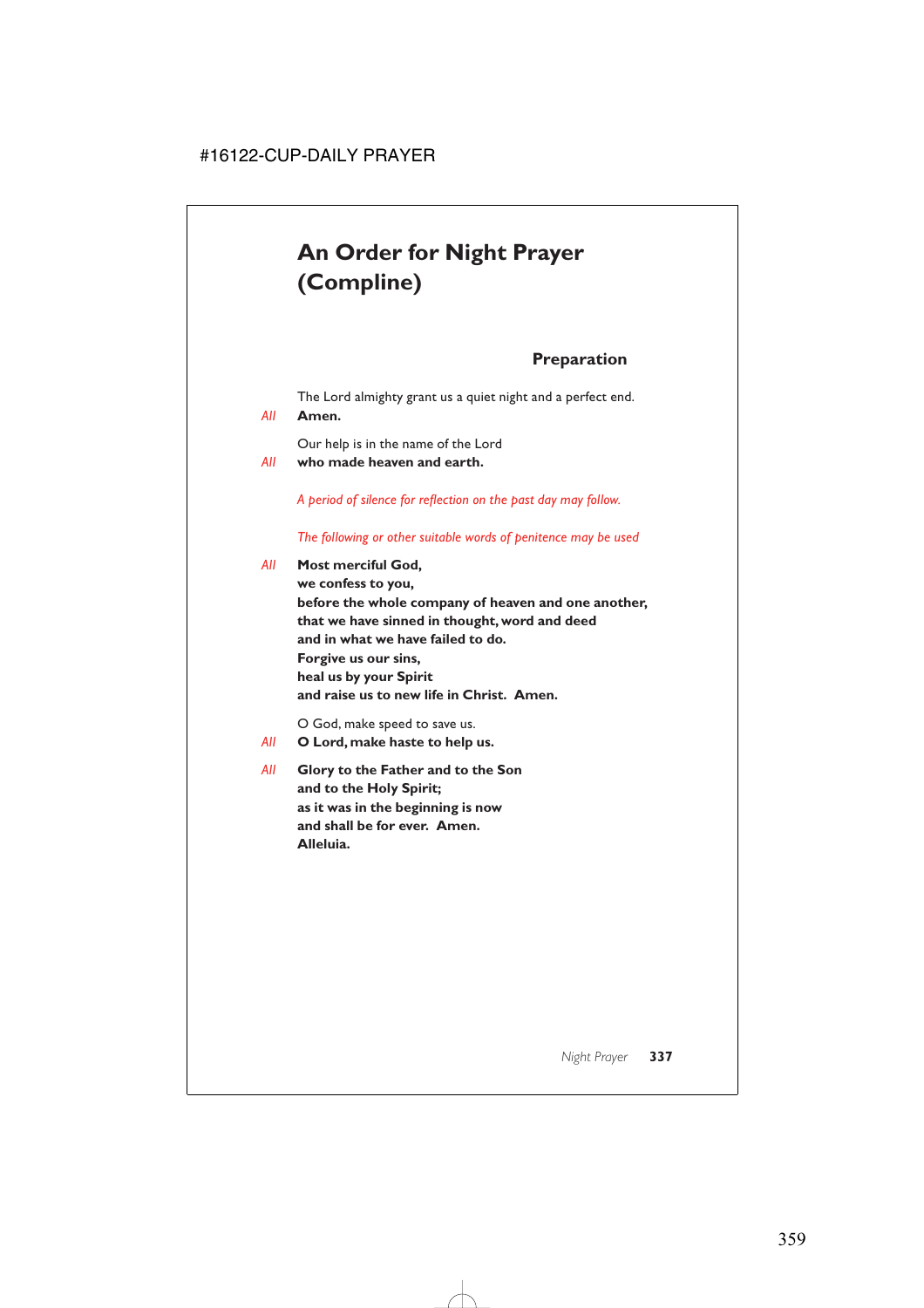#### *The following or another suitable hymn may be sung*

Before the ending of the day, Creator of the world, we pray That you, with steadfast love, would keep Your watch around us while we sleep.

From evil dreams defend our sight, From fears and terrors of the night; Tread underfoot our deadly foe That we no sinful thought may know.

O Father, that we ask be done Through Jesus Christ, your only Son; And Holy Spirit, by whose breath Our souls are raised to life from death.

## **The Word of God**

#### *Psalmody*

#### *One or more of the following psalms may be used.*

#### *Psalm 4*

- 1 Answer me when I call, O God of my righteousness; ♦ you set me at liberty when I was in trouble; have mercy on me and hear my prayer.
- 2 How long will you nobles dishonour my glory;  $\triangleleft$ how long will you love vain things and seek after falsehood?
- 3 But know that the Lord has shown me his marvellous kindness; ♦ when I call upon the Lord, he will hear me.
- 4 Stand in awe, and sin not; ♦ commune with your own heart upon your bed, and be still.
- 5 Offer the sacrifices of righteousness ♦ and put your trust in the Lord.
- 6 There are many that say, 'Who will show us any good?' ♦ Lord, lift up the light of your countenance upon us.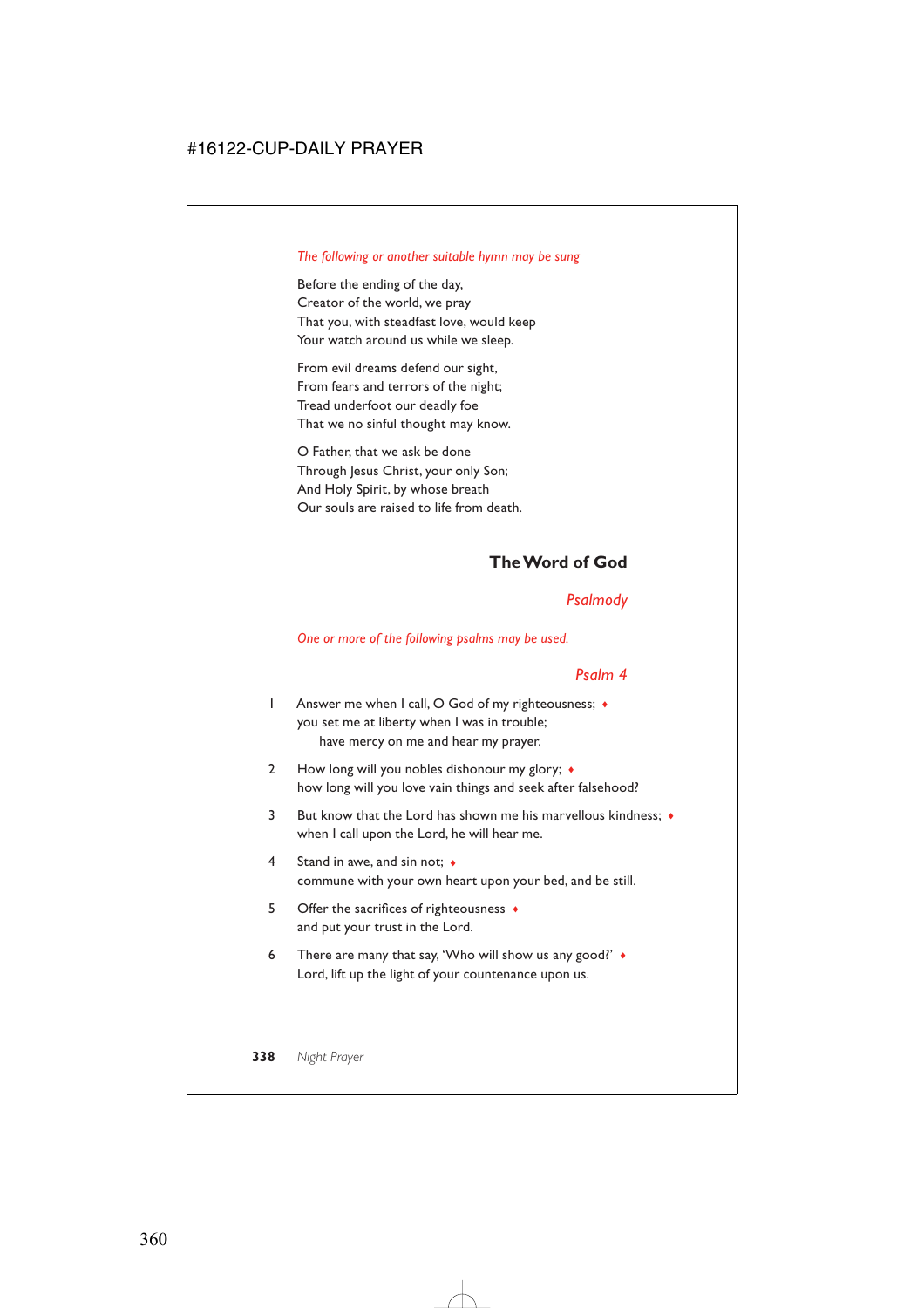- 7 You have put gladness in my heart,  $\bullet$ more than when their corn and wine and oil increase.
- 8 In peace I will lie down and sleep,  $\bullet$ for it is you Lord, only, who make me dwell in safety.

#### *Psalm 91*

- 1 Whoever dwells in the shelter of the Most High  $\bullet$ and abides under the shadow of the Almighty,
- 2 Shall say to the Lord, 'My refuge and my stronghold, ♦ my God, in whom I put my trust.'
- 3 For he shall deliver you from the snare of the fowler ♦ and from the deadly pestilence.
- 4 He shall cover you with his wings and you shall be safe under his feathers;  $\triangleleft$ his faithfulness shall be your shield and buckler.
- 5 You shall not be afraid of any terror by night, ♦ nor of the arrow that flies by day;
- 6 Of the pestilence that stalks in darkness, ♦ nor of the sickness that destroys at noonday.
- 7 Though a thousand fall at your side and ten thousand at your right hand,  $\triangleleft$ yet it shall not come near you.
- 8 Your eyes have only to behold  $\bullet$ to see the reward of the wicked.
- 9 Because you have made the Lord your refuge ♦ and the Most High your stronghold,
- 10 There shall no evil happen to you, ♦ neither shall any plague come near your tent.
- 11 For he shall give his angels charge over you, ♦ to keep you in all your ways.
- 12 They shall bear you in their hands, ♦ lest you dash your foot against a stone.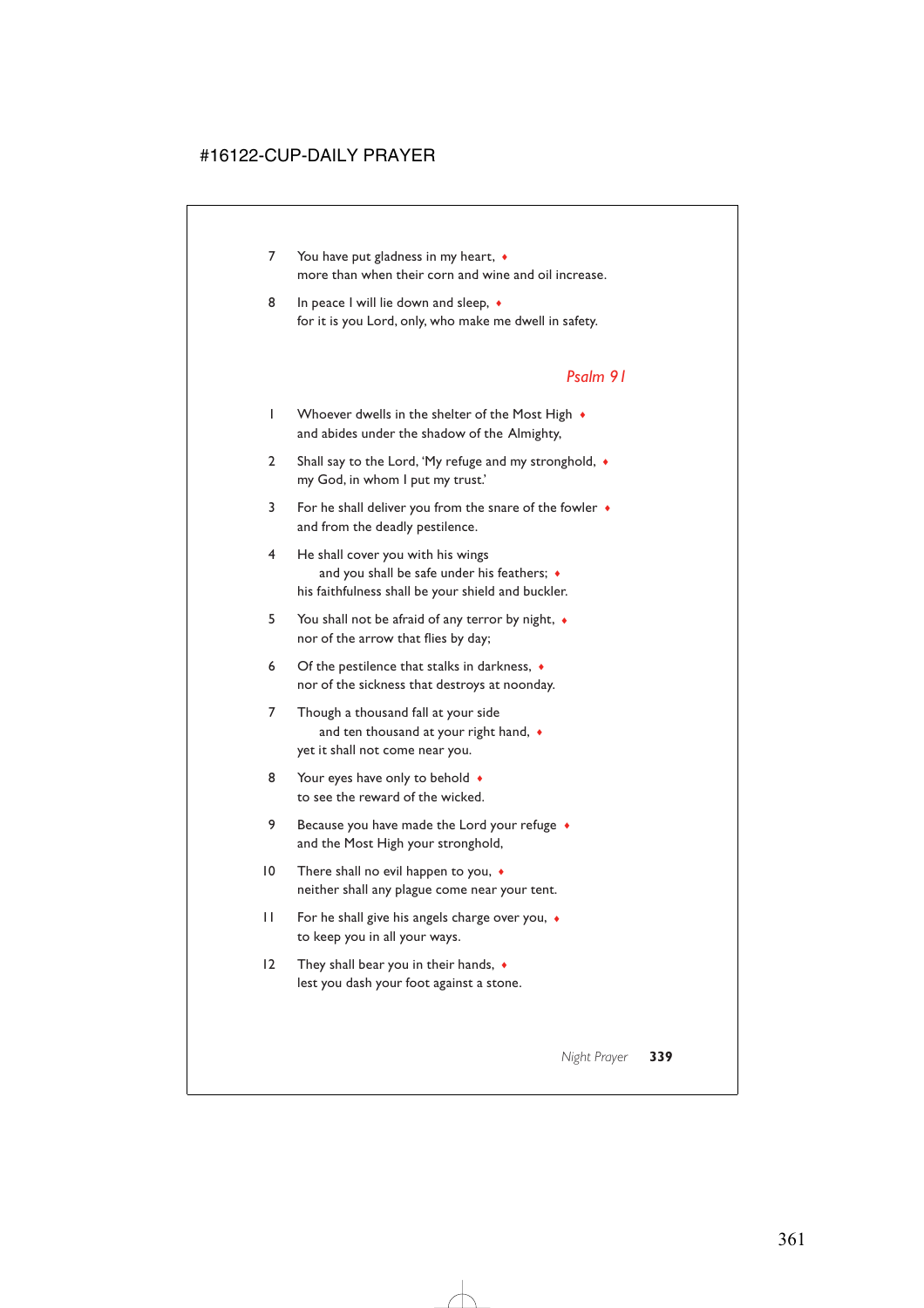- 13 You shall tread upon the lion and adder;  $\bullet$ the young lion and the serpent you shall trample underfoot.
- 14 Because they have set their love upon me, therefore will I deliver them; ♦ I will lift them up, because they know my name.
- 15 They will call upon me and I will answer them; ♦ I am with them in trouble, I will deliver them and bring them to honour.
- 16 With long life will I satisfy them  $\triangleleft$ and show them my salvation.

## *Psalm 134*

- 1 Come, bless the Lord, all you servants of the Lord, ♦ you that by night stand in the house of the Lord.
- 2 Lift up your hands towards the sanctuary ♦ and bless the Lord.
- 3 The Lord who made heaven and earth  $\bullet$ give you blessing out of Zion.

*At the end of the psalmody, the following is said or sung*

*All* **Glory to the Father and to the Son and to the Holy Spirit; as it was in the beginning is now and shall be for ever. Amen.**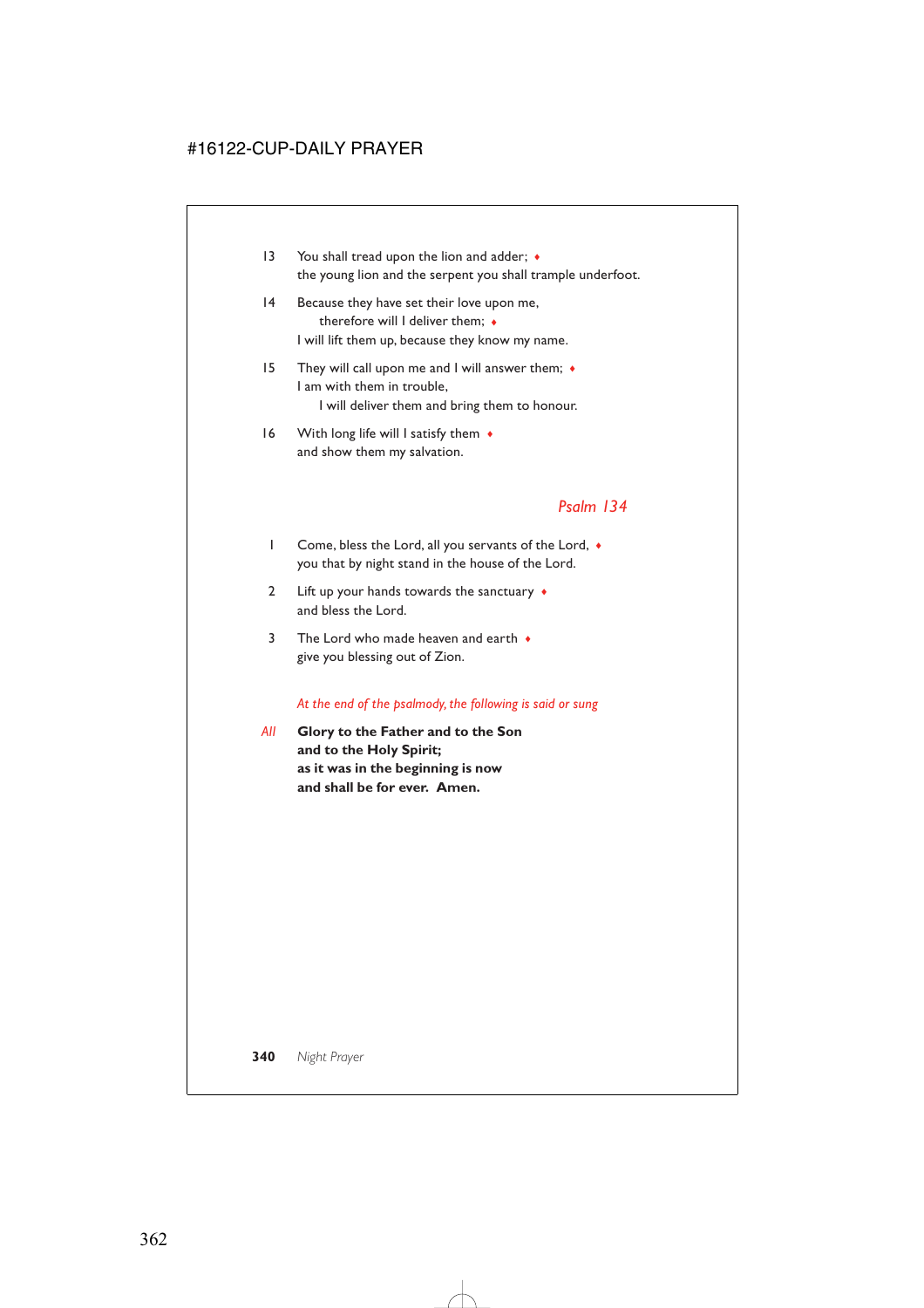## *Scripture Reading*

#### *One of the following short lessons or another suitable passage is read*

You, O Lord, are in the midst of us and we are called by your name; leave us not, O Lord our God. *Jeremiah 14.9 Jeremiah 14.9* 

*(or)*

Be sober, be vigilant, because your adversary the devil is prowling round like a roaring lion, seeking for someone to devour. Resist him, strong in the faith. **1 Peter 5.8, 9** 

*(or)*

The servants of the Lamb shall see the face of God, whose name will be on their foreheads. There will be no more night: they will not need the light of a lamp or the light of the sun, for God will be their light, and they will reign for ever and ever. *Revelation 22.4, 5*

#### *The following responsory may be said*

Into your hands, O Lord, I commend my spirit.

- *All* **Into your hands, O Lord, I commend my spirit.** For you have redeemed me, Lord God of truth.
- *All* **I commend my spirit.** Glory to the Father and to the Son and to the Holy Spirit.
- *All* **Into your hands, O Lord, I commend my spirit.**

#### *Or, in Easter*

Into your hands, O Lord, I commend my spirit. Alleluia, alleluia.

*All* **Into your hands, O Lord, I commend my spirit. Alleluia, alleluia.**

For you have redeemed me, Lord God of truth.

#### *All* **Alleluia, alleluia.**

Glory to the Father and to the Son and to the Holy Spirit.

*All* **Into your hands, O Lord, I commend my spirit. Alleluia, alleluia.**

Keep me as the apple of your eye.

*All* **Hide me under the shadow of your wings.**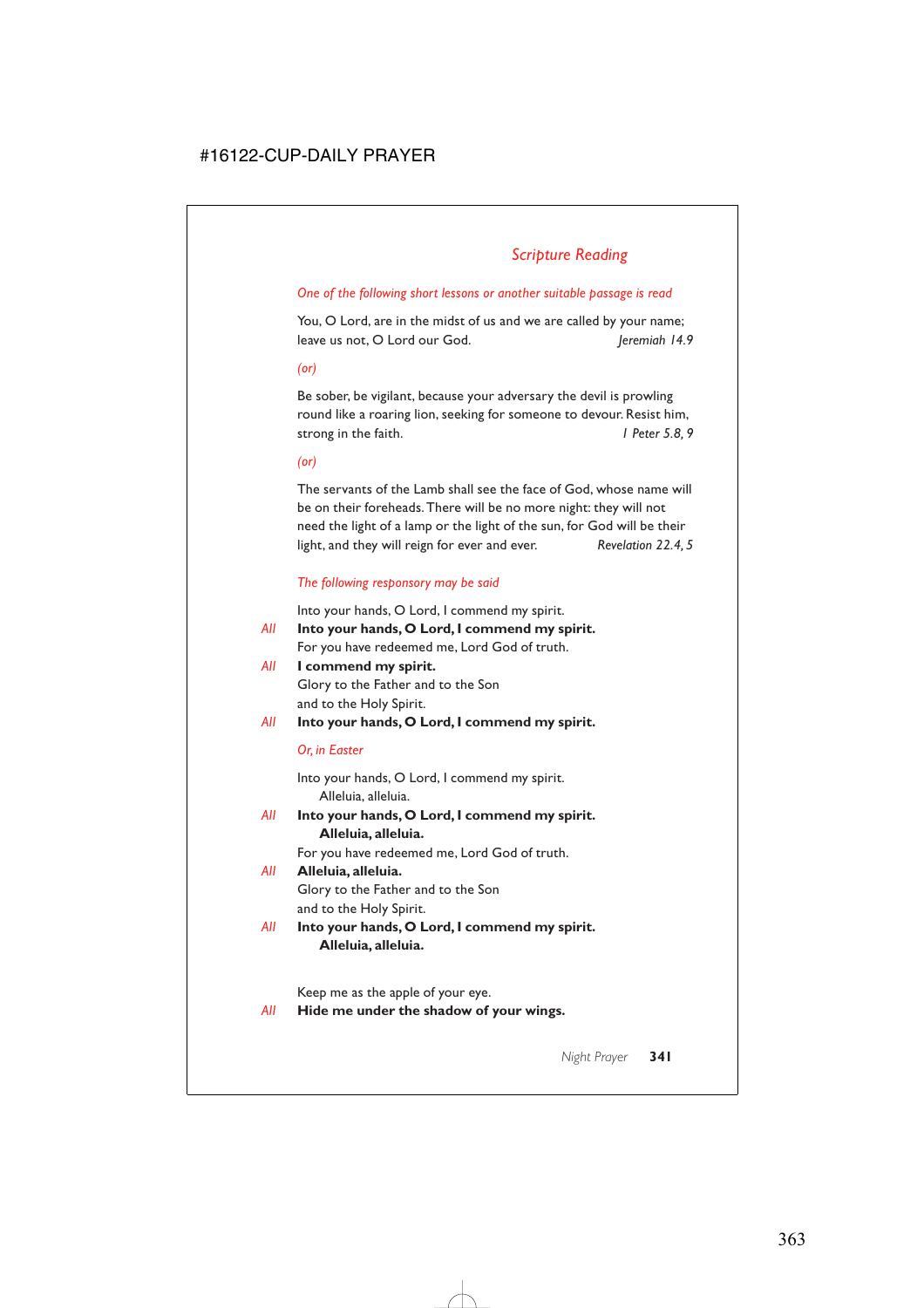# *Gospel Canticle*

### *The Nunc dimittis (The Song of Simeon) is said or sung*

- *All* **Save us, O Lord, while waking, and guard us while sleeping, that awake we may watch with Christ and asleep may rest in peace.**
	- 1 Now, Lord, you let your servant go in peace:  $\triangleleft$ your word has been fulfilled.
	- 2 My own eyes have seen the salvation  $\bullet$ which you have prepared in the sight of every people;
	- 3 A light to reveal you to the nations ♦ and the glory of your people Israel. *Luke 2.29-32*
		-

- *All* **Glory to the Father and to the Son and to the Holy Spirit; as it was in the beginning is now and shall be for ever. Amen.**
- *All* **Save us, O Lord, while waking, and guard us while sleeping, that awake we may watch with Christ and asleep may rest in peace.**

## **Prayers**

*Intercessions and thanksgivings may be offered here.*

## *The Collect*

#### *Silence may be kept.*

Visit this place, O Lord, we pray, and drive far from it the snares of the enemy; may your holy angels dwell with us and guard us in peace, and may your blessing be always upon us; through Jesus Christ our Lord.

*All* **Amen.**

*The Lord's Prayer may be said.*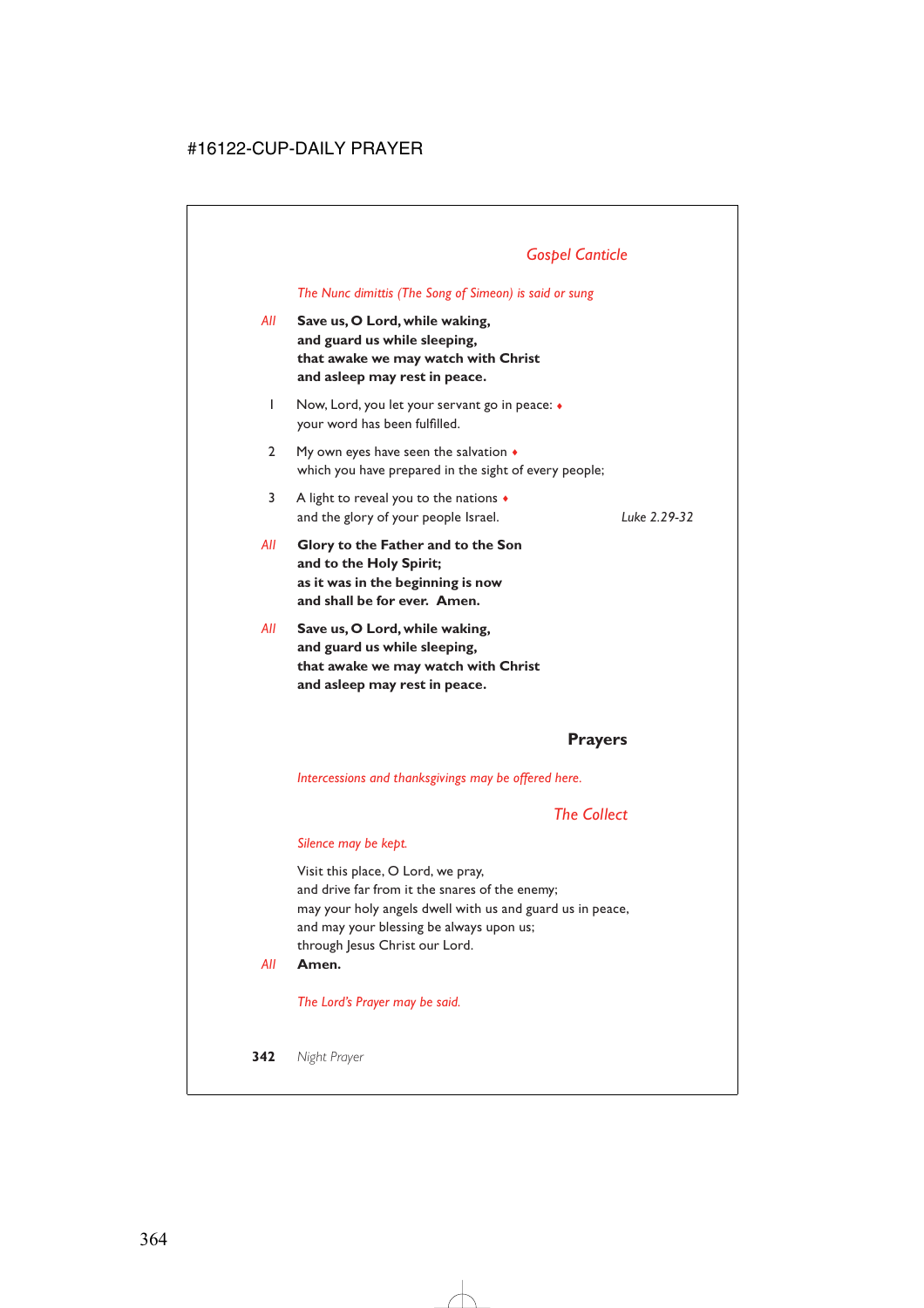## **The Conclusion**

In peace we will lie down and sleep;

*All* **for you alone, Lord, make us dwell in safety.**

Abide with us, Lord Jesus,

*All* **for the night is at hand and the day is now past.**

As the night watch looks for the morning,

*All* **so do we look for you, O Christ.**

[Come with the dawning of the day

*All* **and make yourself known in the breaking of the bread.**]

The Lord bless us and watch over us; the Lord make his face shine upon us and be gracious to us; the Lord look kindly on us and give us peace.

*All* **Amen.**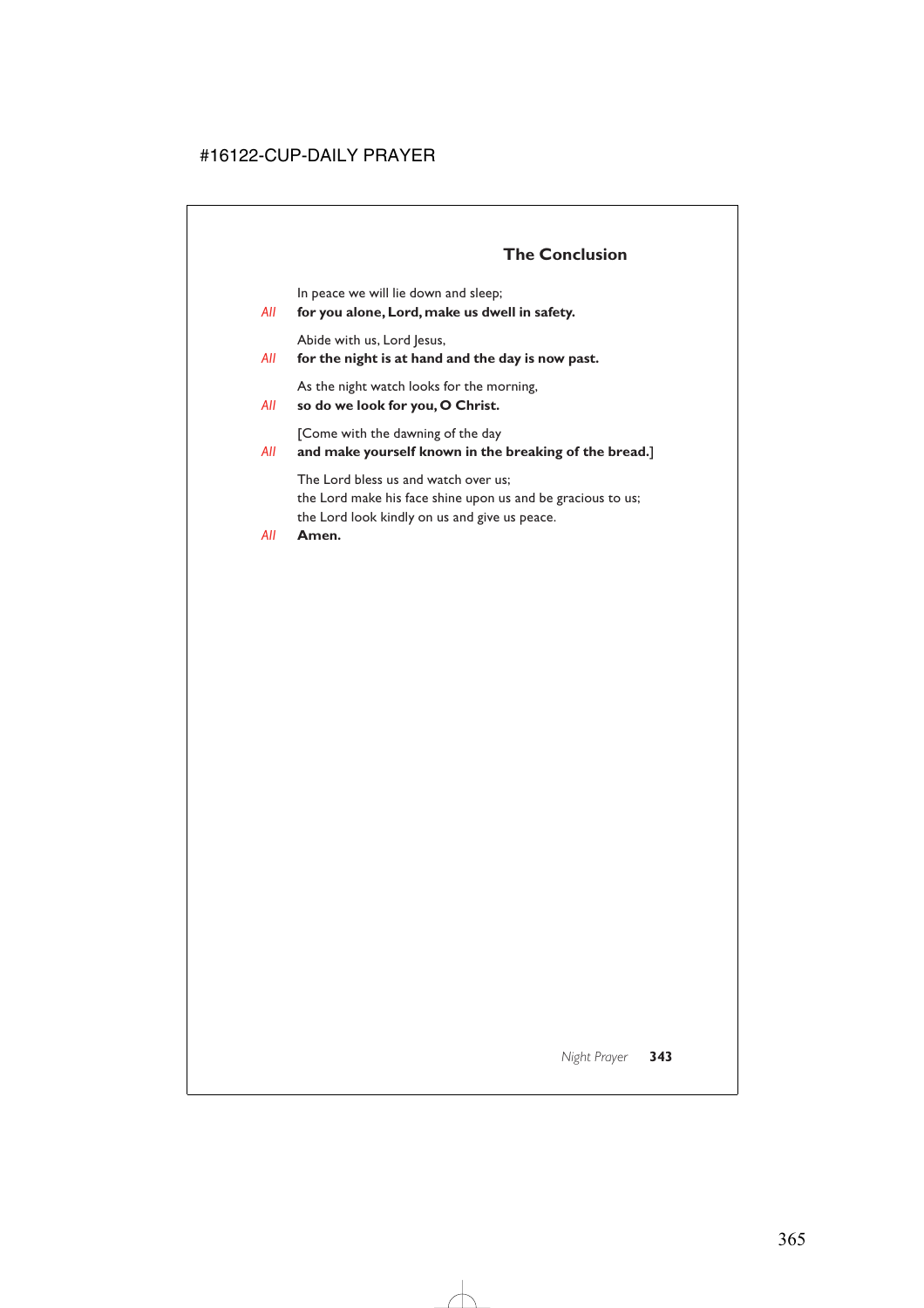# **Daily, Seasonal and Other Variations for Night Prayer**

#### *This Collect may be used at Night Prayer on any day throughout the year*

Lighten our darkness, Lord, we pray, and in your great mercy defend us from all perils and dangers of this night, for the love of your only Son, our Saviour Jesus Christ.

# *¶ Ordinary Time*

## **Sunday**

#### *Psalms* 104.1,21-33;134

#### *Short Reading: the following or some other*

You, O Lord, are in the midst of us, and we are called by your name; leave us not, O Lord our God. *Jeremiah 14.9 Jeremiah 14.9* 

#### *Collect*

Almighty God, by triumphing over the powers of darkness Christ has prepared a place for us in the new Jerusalem: may we, who have this day given thanks for his resurrection, praise him in the eternal city of which he is the light; through Jesus Christ our Lord.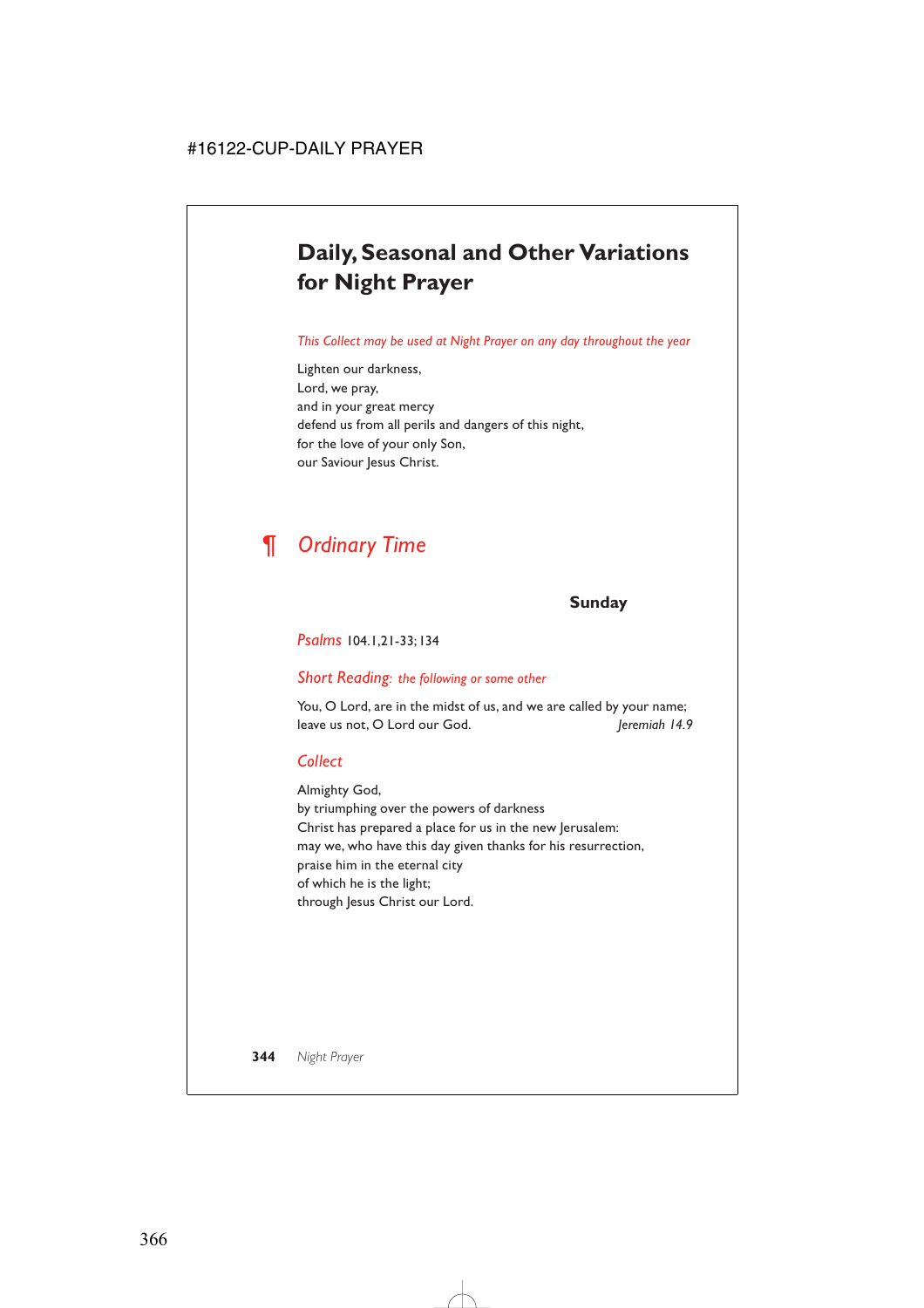#### *Psalm* 4

### *Short Reading: the following or some other*

Thus said the Lord God, the Holy One of Israel: In returning and rest you shall be saved; in quietness and in trust shall be your strength. *Isaiah 30.15*

## *Collect*

Be present, O merciful God, and protect us through the silent hours of this night, so that we who are wearied by the changes and chances of this fleeting world,

may rest upon your eternal changelessness; through Jesus Christ our Lord.

# **Tuesday**

#### *Psalm* 143

#### *Short Reading: the following or some other*

Jesus said, 'Come to me, all you that are weary and are carrying heavy burdens, and I will give you rest. Take my yoke upon you, and learn from me; for I am gentle and humble in heart, and you will find rest for your souls. For my yoke is easy, and my burden is light.' *Matthew 11.28-end*

## *Collect*

Look down, O God, from your heavenly throne, illuminate the darkness of this night with your celestial brightness, and from the children of light banish the deeds of darkness; through Jesus Christ our Saviour.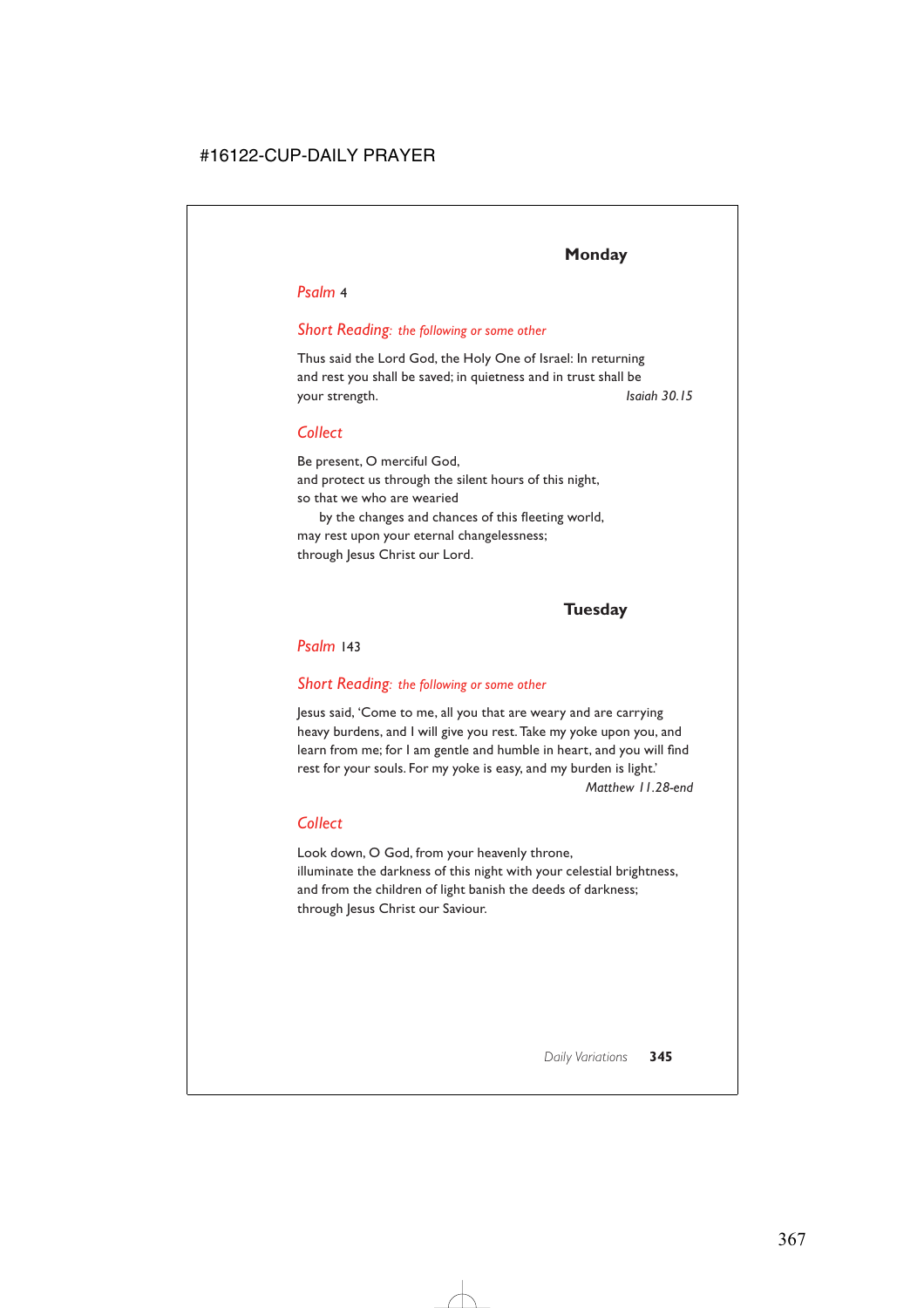*Psalm* 31.1-5, [19-end]

### *Short Reading: the following or some other*

Humble yourselves under the mighty hand of God, so that he may exalt you in due time. Cast all your anxiety on him, because he cares for you. *1 Peter 5.6,7*

## *Collect*

Visit this place, O Lord, we pray, and drive far from it the snares of the enemy; may your holy angels dwell with us and guard us in peace, and may your blessing be always upon us; through Jesus Christ our Lord.

## **Thursday**

#### *Psalm* 16

#### *Short Reading: the following or some other*

Be sober, be vigilant, because your adversary the devil is prowling round like a roaring lion, seeking for someone to devour. Resist him, strong in the faith. **1** Peter 5.8,9

## *Collect*

Keep watch, dear Lord, with those who wake, or watch, or weep this night, and give your angels charge over those who sleep. Tend the sick, give rest to the weary, sustain the dying, calm the suffering, and pity the distressed; all for your love's sake, O Christ our Redeemer.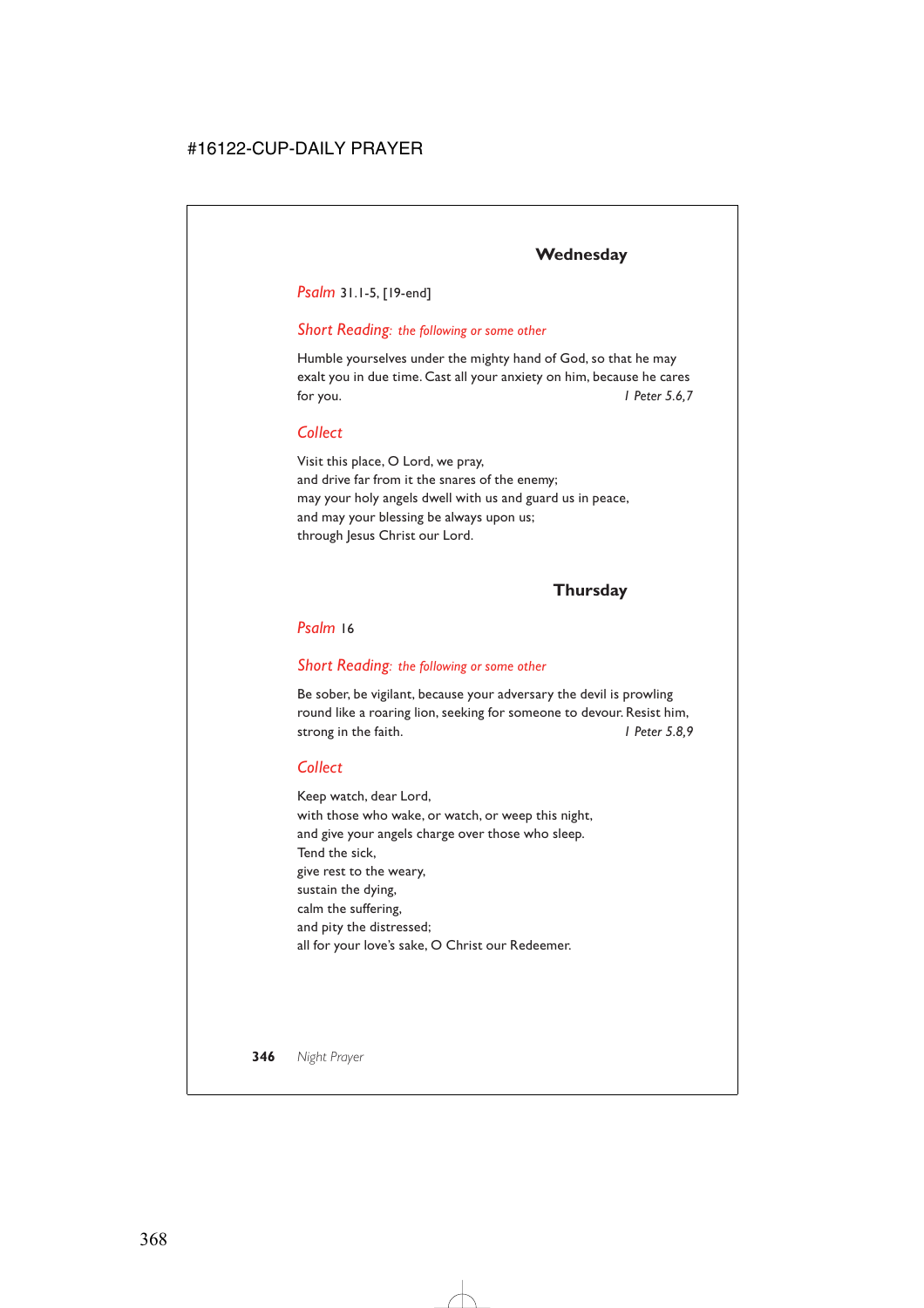#### *Psalm* 139.1-18

#### *Short Reading: the following or some other*

God has destined us not for wrath but for obtaining salvation through our Lord Jesus Christ, who died for us, so that whether we are awake or asleep we may live with him. *1 Thessalonians 5.9,10*

## *Collect*

Lord Jesus Christ, Son of the living God, who at this evening hour lay in the tomb and so hallowed the grave to be a bed of hope for all who put their trust in you: give us such sorrow for our sins, which were the cause of your passion, that when our bodies lie in the dust, our souls may live with you for ever.

## **Saturday**

#### *Psalm* 91

#### *Short Reading: the following or some other*

A sabbath rest still remains for the people of God; for those who enter God's rest also cease from their labours as God did from his. Let us therefore make every effort to enter that rest.

*Hebrews 4.9-11a*

## *Collect*

Stay with us, O God, this night, so that by your strength we may rise with the new day to rejoice in the resurrection of your Son, Jesus Christ our Saviour.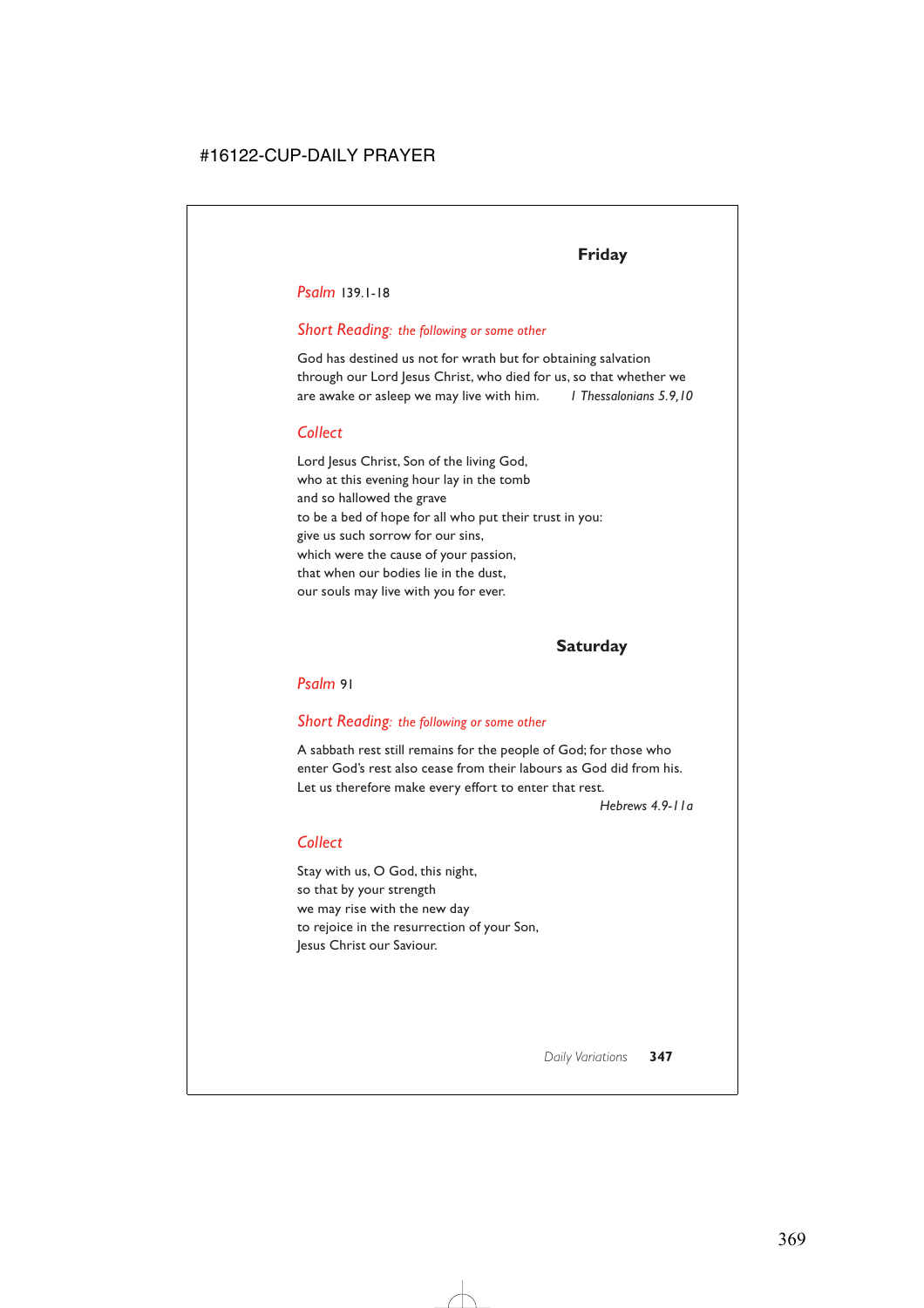

## **Advent**

#### *Psalm* 143

#### *Short Reading: the following or some other*

Keep awake – for you do not know when the master of the house will come, in the evening, or at midnight, or at cockcrow, or at dawn, or else he may find you asleep when he comes suddenly. And what I say to you I say to all: Keep awake. *Mark 13.35-end*

#### *Nunc dimittis*

#### *Refrain:*

*All* **Come, O Lord, and visit us in peace; that we may rejoice before you with a perfect heart.**

#### *Collect*

Stir up your power, O God, and come among us. Heal our wounds, calm our fears and give us peace; through Jesus our Redeemer.

#### *Blessing*

Restore us again, O God of hosts; show us the light of your countenance and we shall be saved. Bless and keep us, this night and always.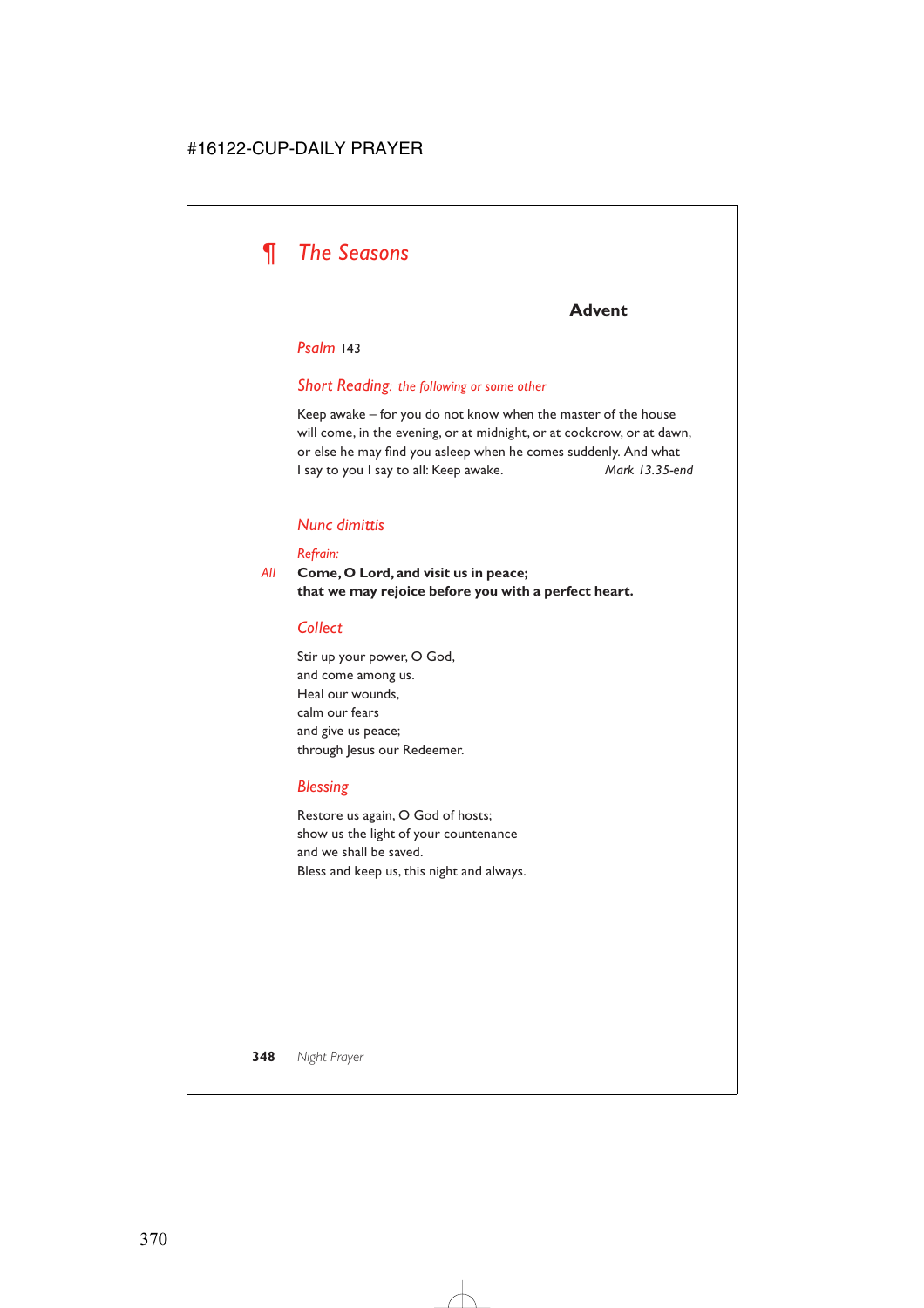## **Christmas**

## *Psalm* 31.1-5, [19-end]

#### *Short Reading: the following or some other*

In him was life and the life was the light of all people. The light shines in the darkness and the darkness did not overcome it.

*John 1.4,5*

### *Nunc dimittis*

#### *Refrain:*

*All* **Alleluia.The Word was made flesh, alleluia, and dwelt among us. Alleluia, alleluia.**

#### *Collect*

We give you thanks, O God, for the gift to the world of our Redeemer; as we sing your glory at the close of this day, so may we know his presence in our hearts, who is our Saviour and our Lord, now and for ever.

#### *Blessing*

May the love of the Word made flesh enfold us, his joy fill our lives, his peace be in our hearts; and the blessing of God be with us this night and always.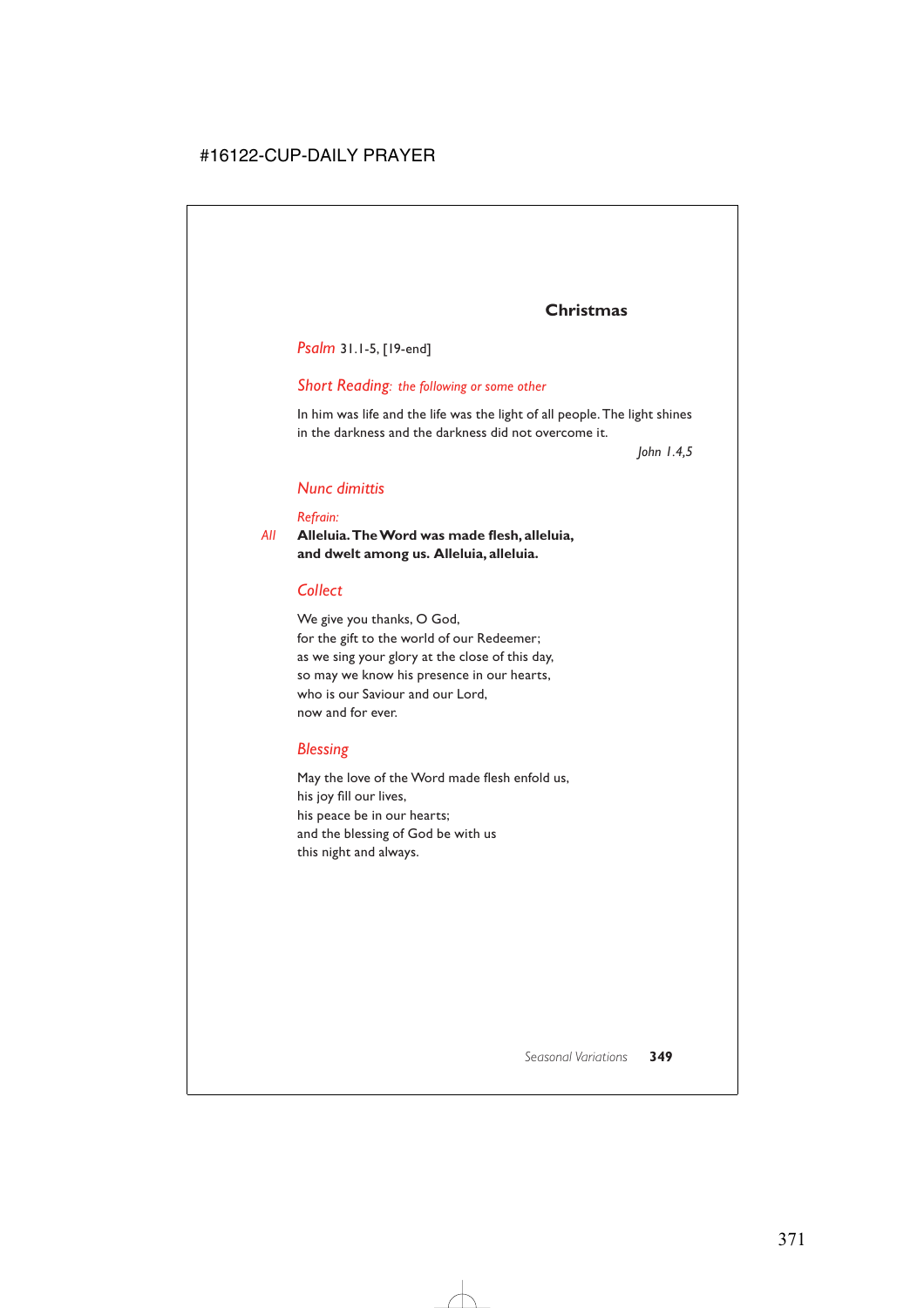# **Epiphany**

#### *Psalm* 16

#### *Short Reading: the following or some other*

The grace of God has appeared, bringing salvation to all. *Titus 2.11*

## *Nunc dimittis*

#### *Refrain:*

*All* **Alleluia. Christ the light of the world, alleluia, has manifested his glory. Alleluia, alleluia.**

## *Collect*

King of kings and Lord of lords, making the true light to shine: lighten our darkness now and evermore that with our lips and in our lives we may praise you; for you are our God, now and for ever.

## *Blessing*

May the living waters of Christ cleanse us, may the Spirit descend upon us, and the blessing of God be with us this night and always.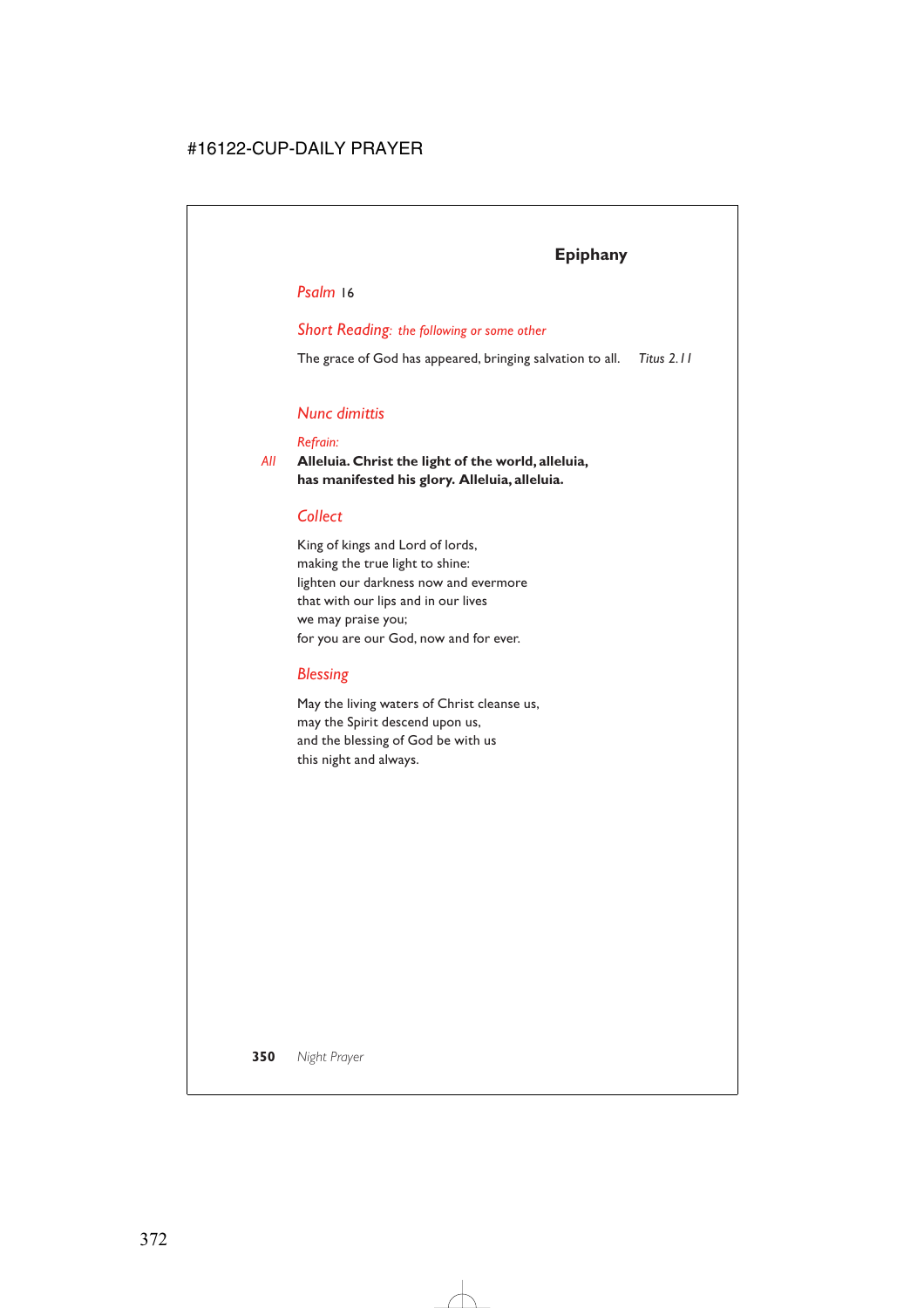#### *Psalm* 139.1-18

### *Short Reading: the following or some other*

Is not this the fast that I choose: to loose the bonds of injustice, to undo the thongs of the yoke, to let the oppressed go free, and to break every yoke? Is it not to share your bread with the hungry, and bring the homeless poor into your house; when you see the naked, to cover them, and not to hide yourself from your own kin?

*Isaiah 58. 6,7*

### *Nunc dimittis*

#### *Refrain:*

*All* **Christ died for us, so that, whether we wake or sleep, we might live with him.**

## *Collect*

Almighty God, may we, by the prayer and discipline of Lent, enter into the mystery of Christ's sufferings; that by following in the Way, we may come to share in the glory; through Jesus Christ our Lord.

## *Blessing*

May God bless us, that in us may be found love and humility, obedience and thanksgiving, discipline, gentleness and peace.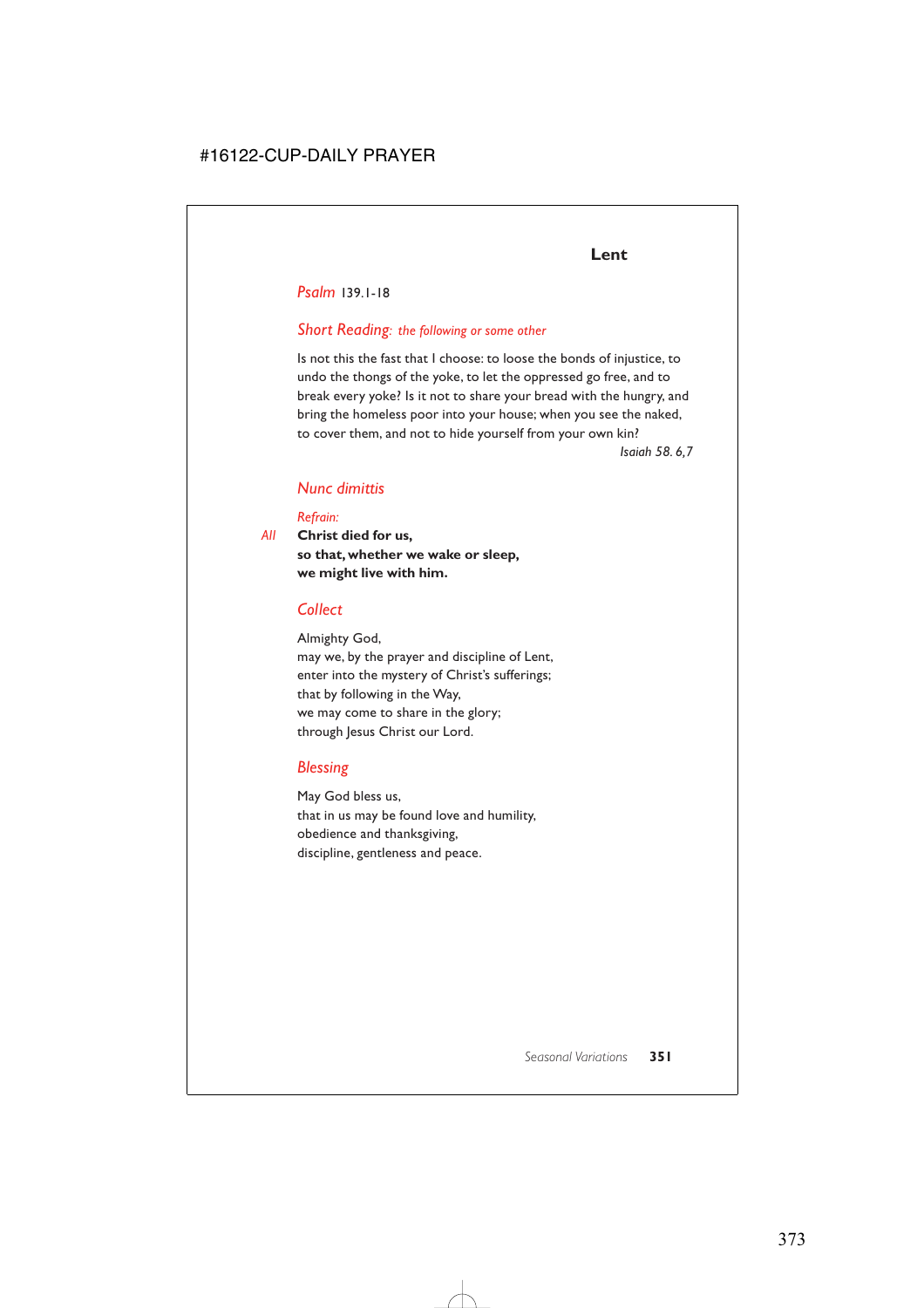*Psalm* 139.1-18

## *Short Reading: the following or some other*

I will pour out a spirit of compassion and supplication on the house of David and the inhabitants of Jerusalem, so that, when they look on the one whom they have pierced, they shall mourn for him, as one mourns for an only child, and weep bitterly over him, as one weeps over a firstborn. *Zechariah 12.10*

## *Nunc dimittis*

#### *Refrain:*

*All* **Christ himself bore our sins in his body on the tree, that we might die to sin and live to righteousness.**

### *Collect*

Almighty God, as we stand at the foot of the cross of your Son, help us to see and know your love for us, so that in humility, love and joy we may place at his feet all that we have and all that we are; through Jesus Christ our Saviour.

## *Blessing*

May God bless us, that in us may be found love and humility, obedience and thanksgiving, discipline, gentleness and peace.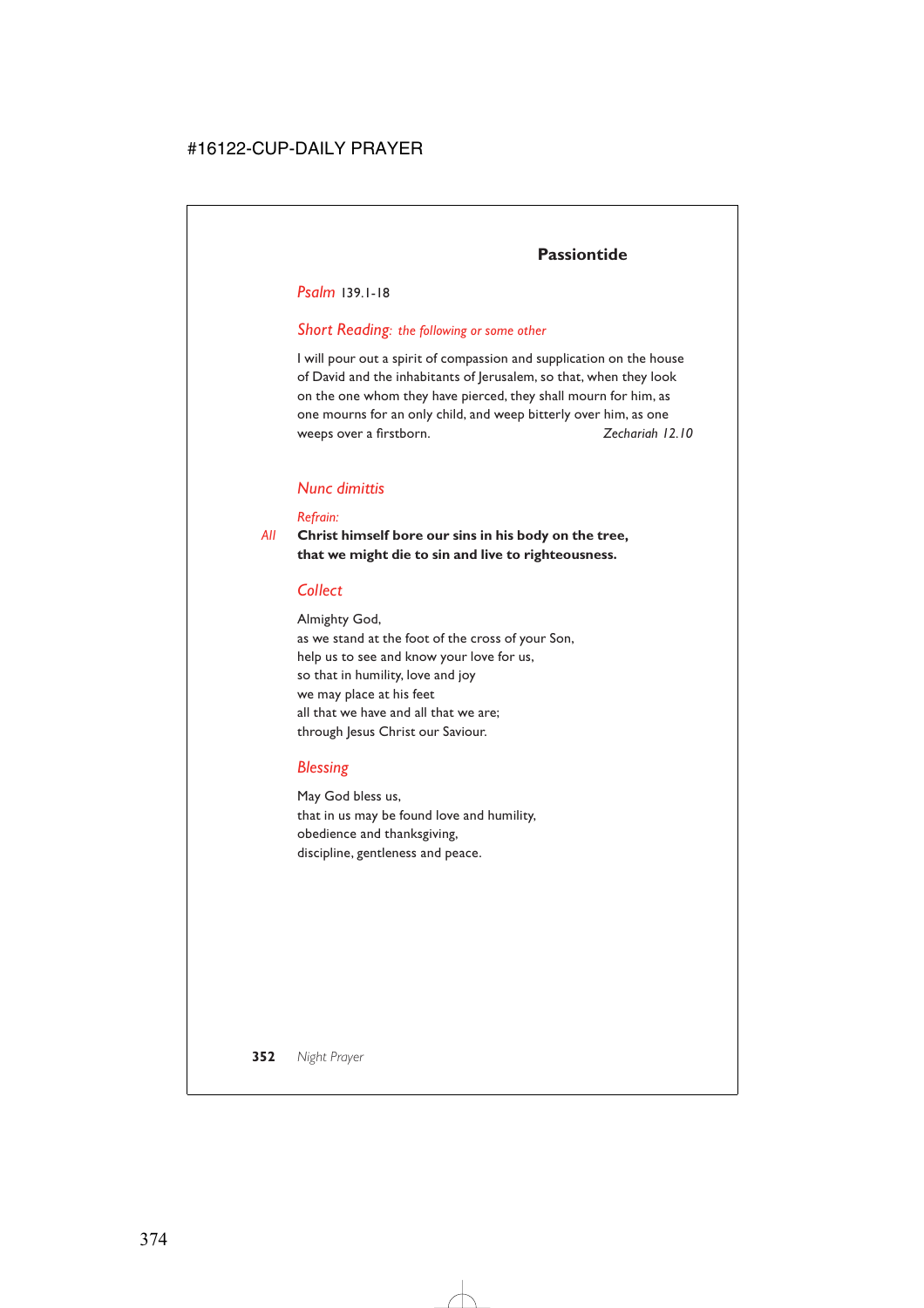*Psalm* 104.1,21-33

## *Short Reading: the following or some other*

The servants of the Lamb shall see the face of God, whose name will be on their foreheads. There will be no more night: they will not need the light of a lamp or the light of the sun, for God will be their light, and they will reign for ever and ever. *Revelation 22.4, 5*

## *Nunc dimittis*

#### *Refrain:*

*All* **Alleluia.The Lord is risen, alleluia, as he promised to you. Alleluia, alleluia.**

## *Collect*

Almighty God, by triumphing over the powers of darkness Christ has prepared a place for us in the new Jerusalem: may we, who have this day given thanks for his resurrection, praise him in the eternal city of which he is the light; through Jesus Christ our Lord.

## *Blessing*

May the risen Lord Jesus bless us. May he watch over us and renew us as he renews the whole of creation. May our hearts and lives echo his love.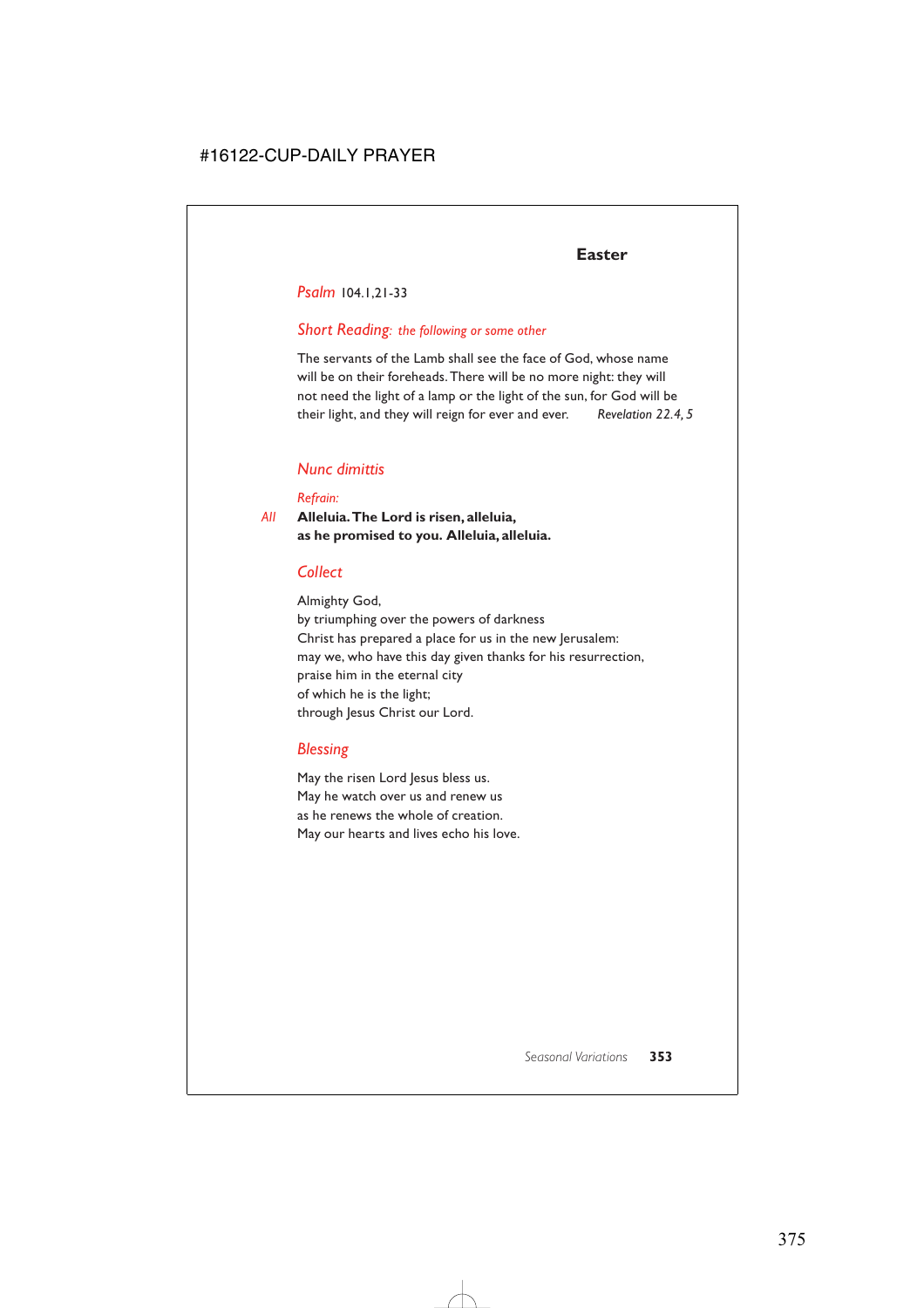# **From the day after Ascension Day until the Day of Pentecost**

### *Psalm* 86

#### *Short Reading: the following or some other*

I will pour out my spirit on all flesh; your sons and your daughters shall prophesy. The old shall dream dreams and the young shall see visions. *Joel 2.28*

## *Nunc dimittis*

#### *Refrain:*

*All* **Alleluia.The Holy Spirit, the Advocate, alleluia, shall teach you all things. Alleluia, alleluia.**

## *Collect*

Come, O Spirit of God, and make within us your dwelling place and home. May our darkness be dispelled by your light, and our troubles calmed by your peace; may all evil be redeemed by your love, all pain transformed through the suffering of Christ, and all dying glorified in his risen life.

## *Blessing*

May the Holy Spirit of God bless and sanctify us so that we may be consecrated in the truth.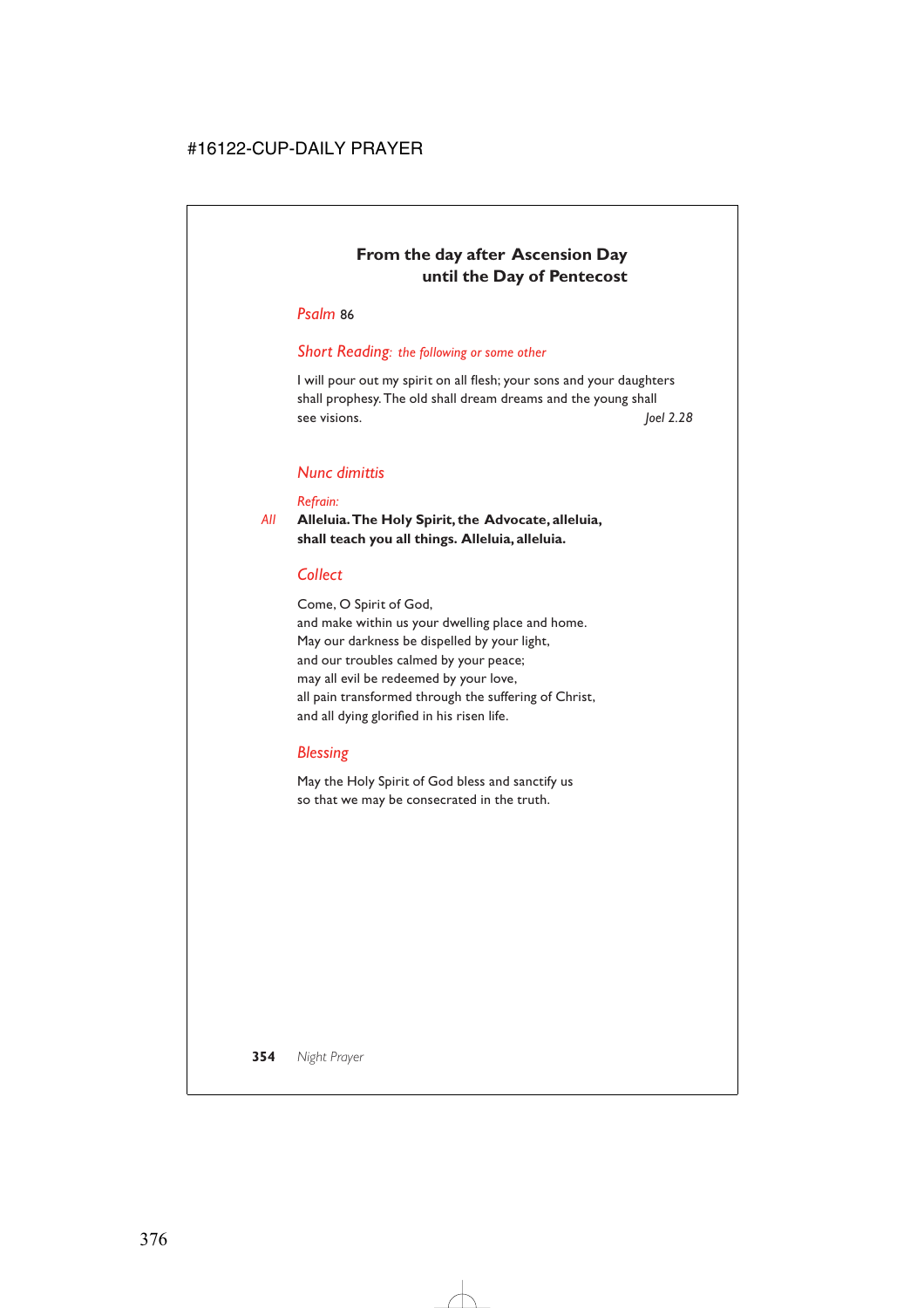## **From All Saints' Day until the Friday before the First Sunday of Advent**

#### *Psalms as in Ordinary Time*

#### *Short Reading: the following or some other*

The one who endures to the end will be saved. And this good news of the kingdom will be proclaimed throughout the world, as a testimony to all the nations. *Matthew 24.13,14a*

#### *Nunc dimittis*

#### *Refrain:*

*All* **O King most blessed, on the day of judgement number us among your chosen.**

### *Collect*

God and Father of our Lord Jesus Christ, bring us to the dwelling which your Son is preparing for all who love you; give us the will each day to live in life eternal; let our citizenship be in heaven with the blessed, with the whole company of the redeemed and with countless angels, praising, worshipping and adoring your Son, our Lord Jesus Christ, who sits upon the throne for ever and ever.

## *Blessing*

May the light of Christ, the King of all, shine ever brighter in our hearts, that with all the saints in light we may shine forth as lights in the world.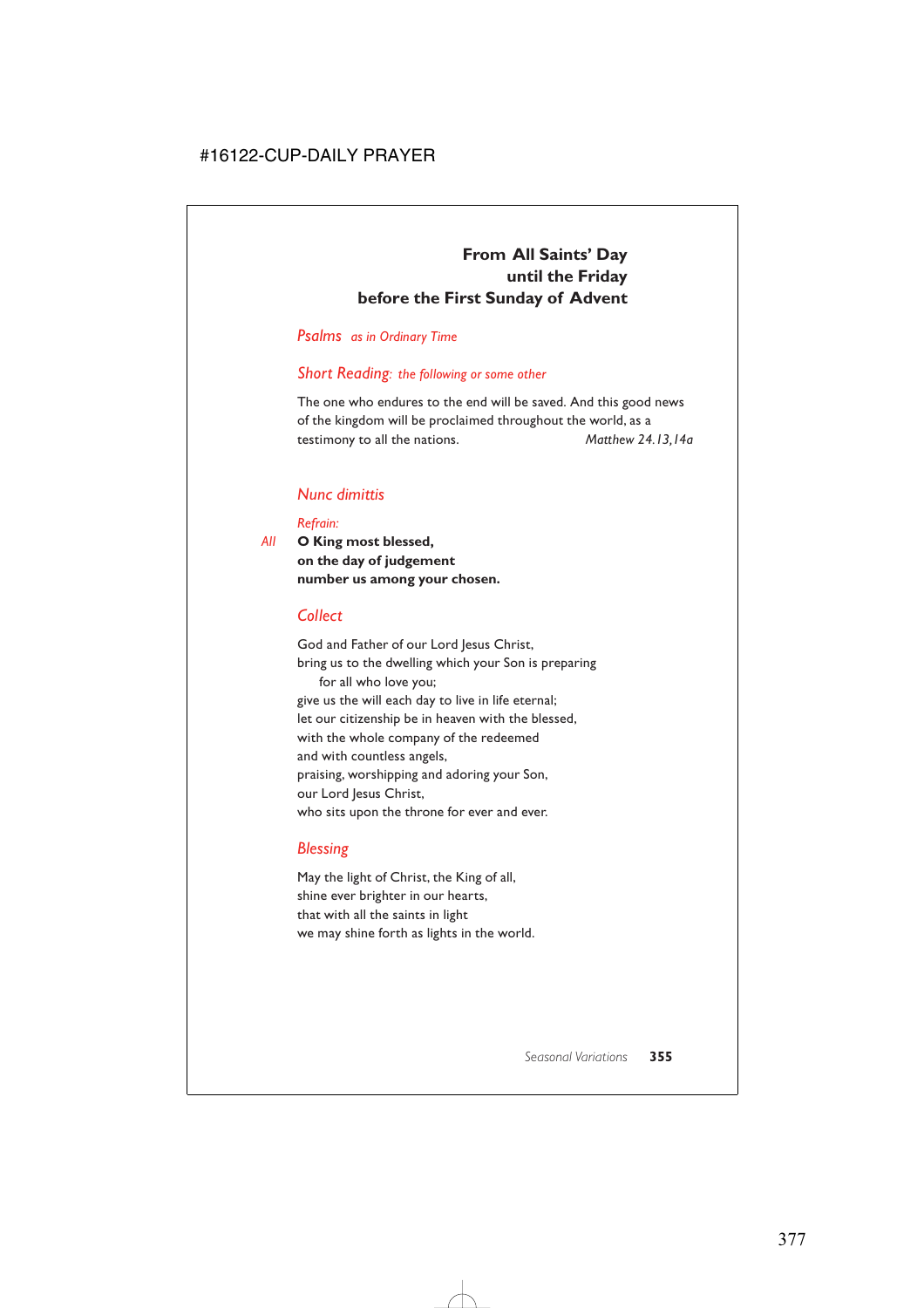# *¶ Common of the Saints*

# **The Blessed Virgin Mary**

#### *Psalms as in Ordinary Time* or *of the season*

#### *Short Reading: the following or some other*

Mary said, 'Here am I, the servant of the Lord; let it be with me according to your word.' *Luke 1.38a*

#### *Nunc dimittis*

#### *Refrain:*

*All* **Blessed is she whose soul was pierced by the sword of the cross.**

#### *Collect*

We give you thanks, O God, for the gift to the world of our Redeemer; as we sing your glory at the close of this day, so may we know his presence in our hearts, who is our Saviour and our Lord, now and for ever.

#### *Blessing*

May the love of the Word made flesh enfold us, his joy fill our lives, his peace be in our hearts; and the blessing of God be with us this night and always.